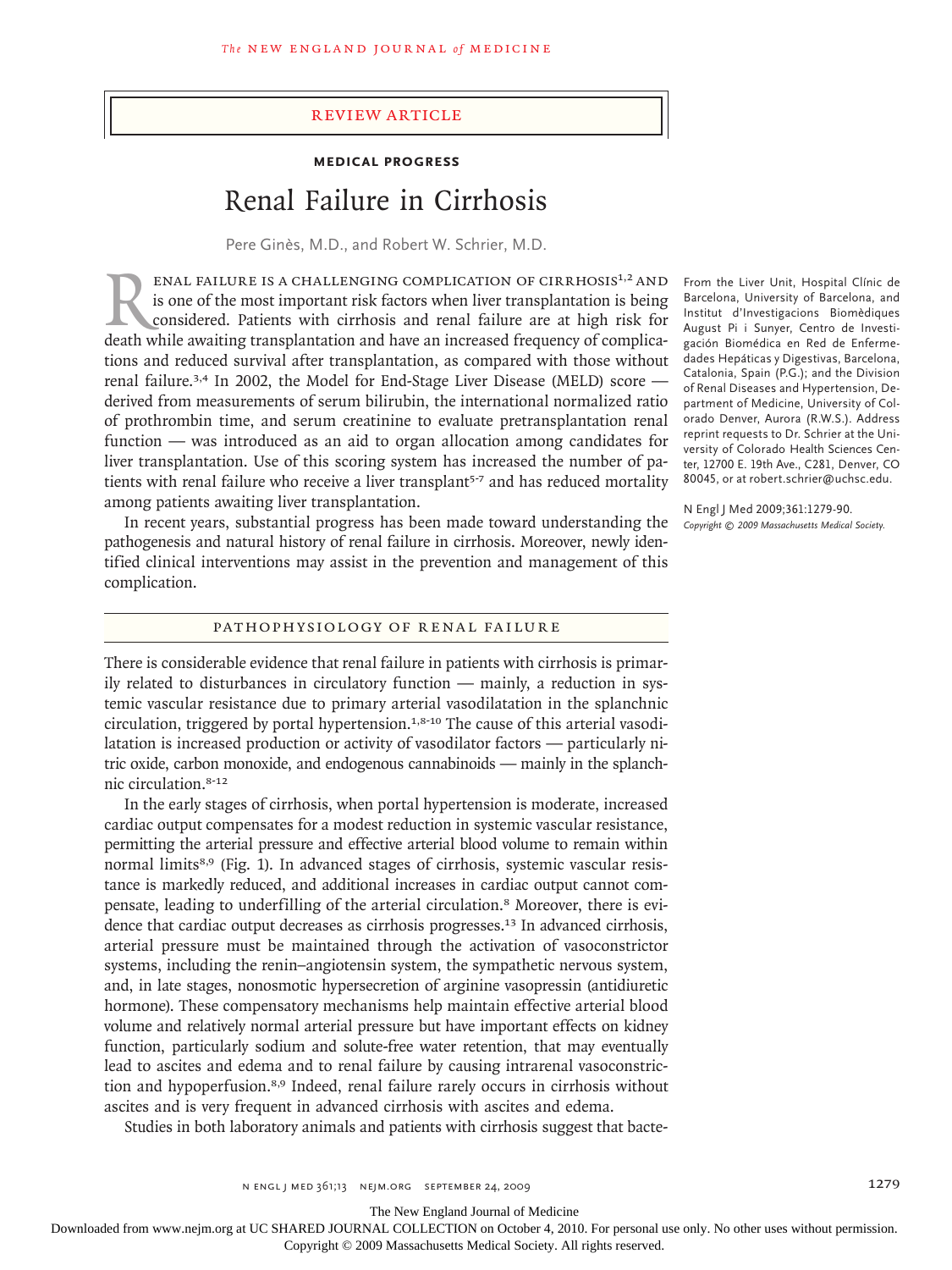

rial translocation — that is, the passage of bacteria from the intestinal lumen to the mesenteric lymph nodes — may play an important role in impairing circulatory function in advanced cirrhosis.14,15 Bacterial translocation may elicit an inflammatory response, with increased production of proinflammatory cytokines (mainly tumor necrosis factor *α* and interleukin-6) and vasodilator factors (e.g., nitric oxide) in the splanchnic area; this response in turn may lead to vasodilatation of the splanchnic arterial vessels (Fig. 2). Patients with cirrhosis and increased levels of lipopolysaccharide-binding protein or circulating levels of bacterial DNA (which may be considered surrogate markers of bacterial translocation) have increased serum levels of cytokines, reduced systemic vascular resistance, and increased cardiac output, as compared with those who have cirrhosis but do not have these markers of bacterial translocation.16,17 Moreover, the administration of norfloxacin, an antibiotic that results in selective intestinal decontamination and reduces bacterial translocation, ameliorates but does not normalize the hemodynamic abnormalities in patients with cirrhosis.<sup>18,19</sup>

Patients with cirrhosis who have circulatory dysfunction and arterial underfilling, increased endogenous vasoconstrictor activity affecting the intrarenal circulation, and increased systemic inflammatory responses are particularly prone to renal failure, which may occur spontaneously or may be triggered by a number of events that occur

The New England Journal of Medicine

Downloaded from www.nejm.org at UC SHARED JOURNAL COLLECTION on October 4, 2010. For personal use only. No other uses without permission.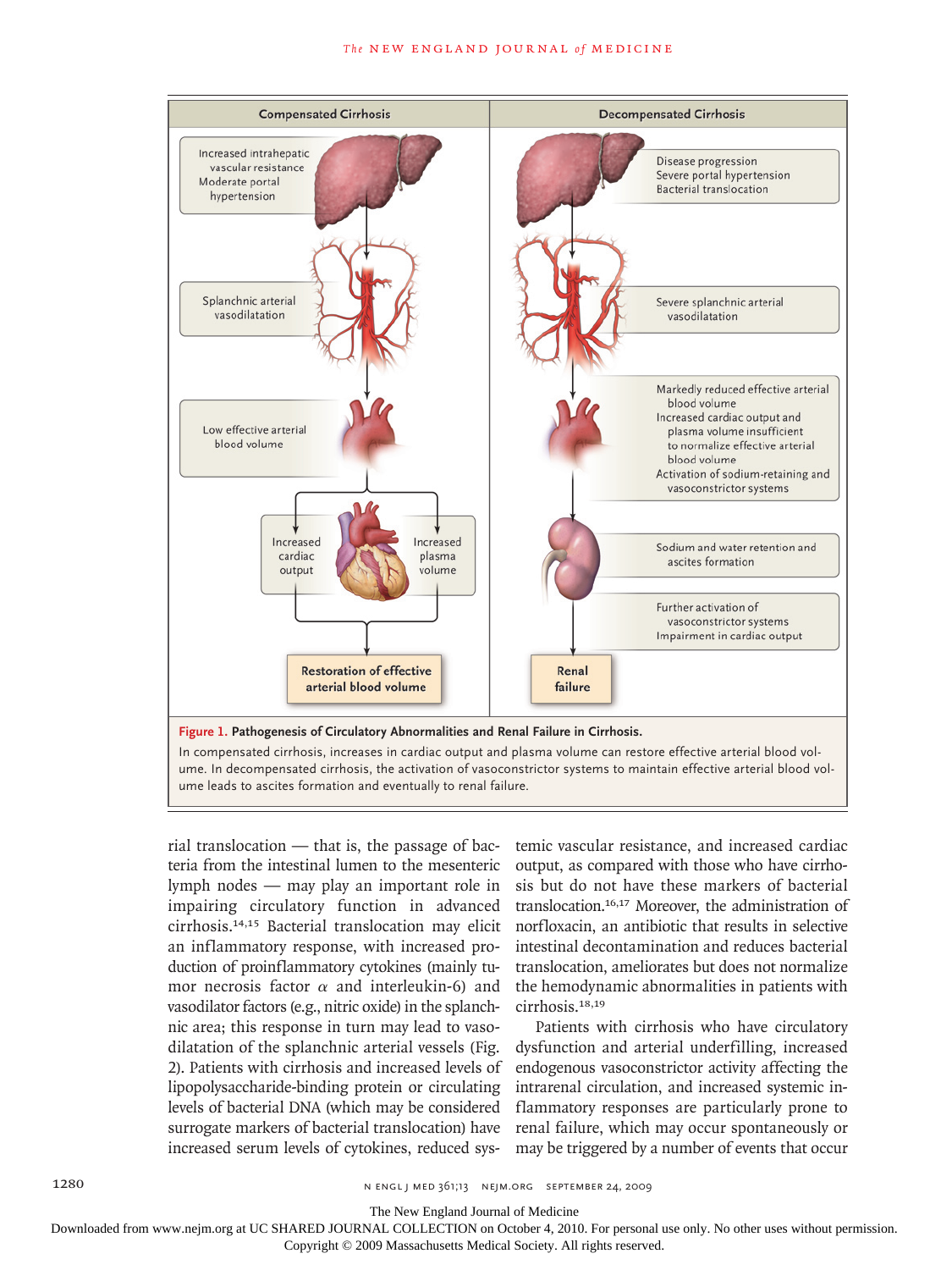frequently in advanced cirrhosis. Such events include hypovolemia, induced by renal or gastrointestinal fluid losses, and bacterial infections.<sup>2,20,21</sup> Hypovolemia as a consequence of gastrointestinal bleeding, diarrhea, or excessive administration of diuretics is a common cause of impaired renal function in cirrhosis.<sup>21,22</sup>

Renal failure is common and particularly severe in patients with spontaneous bacterial peritonitis; in these cases, the peritonitis is most often caused by gram-negative bacteria due to bacterial translocation.23,24 Such an infection elicits a severe inflammatory response in the peritoneal cavity, with increased levels of proinflammatory cytokines and long-lasting production of vasoactive mediators that can impair circulatory function and cause renal failure.<sup>25,26</sup> Other types of bacterial infection may also cause renal failure in patients with cirrhosis, yet the severity of the inflammatory response and renal impairment is not as marked as in spontaneous bacterial peritonitis.27,28

Nonsteroidal antiinflammatory drugs may also cause renal failure in patients with cirrhosis, since their kidney function is extremely dependent on renal prostaglandin synthesis.1,9,29 Finally, in some patients with cirrhosis, intrinsic renal diseases may be present that are related not to alterations in systemic hemodynamics but rather to the etiologic factors underlying the liver disease. These forms of nephropathy include glomerulonephritis associated with hepatitis B or hepatitis C infection and alcoholic cirrhosis.30,31

## EVALUATION OF PATIENTS WITH Cirrhosis and Renal Failure

# **Assessment of Renal Function**

Renal function should be routinely monitored in all patients with advanced cirrhosis, especially those with ascites (Table 1). Patients who have ascites, particularly those with hyponatremia, bacterial infections, gastrointestinal bleeding, or severe sodium retention, are at high risk for renal failure, as are all patients hospitalized for acute decompensation of cirrhosis.1,2,22,23,32 In clinical practice, serum creatinine measurement is still the most useful and widely accepted method for estimating renal function in patients with cirrhosis.9,33 Although measurement of the glomerular filtration rate (GFR) on the basis of the clearance of inulin or radioisotopic substances is more accurate and represents the standard, it is



#### **Figure 2. Potential Role of Bacterial Translocation and Cytokine Overproduction on Splanchnic Arterial Vasodilatation.**

A number of factors, such as intestinal bacterial overgrowth, impaired intestinal motility, alterations in gut permeability, and disturbances in local immune systems, can lead to passage of aerobic bacteria from the intestinal lumen to the mesenteric lymph nodes. This translocation results in activation of monocytes with overexpression of toll-like receptors, activation of nuclear factor kappa B (NF-κB), and increased local production of proinflammatory cytokines and vasodilator factors, such as nitric oxide. These cytokines and vasodilator factors cause further vasodilatation of splanchnic arterial vessels. In general, anaerobic bacteria do not translocate.

impractical for the repeated assessments of renal function that are required in these circumstances. Formulas such as the Cockcroft–Gault and

The New England Journal of Medicine

Downloaded from www.nejm.org at UC SHARED JOURNAL COLLECTION on October 4, 2010. For personal use only. No other uses without permission.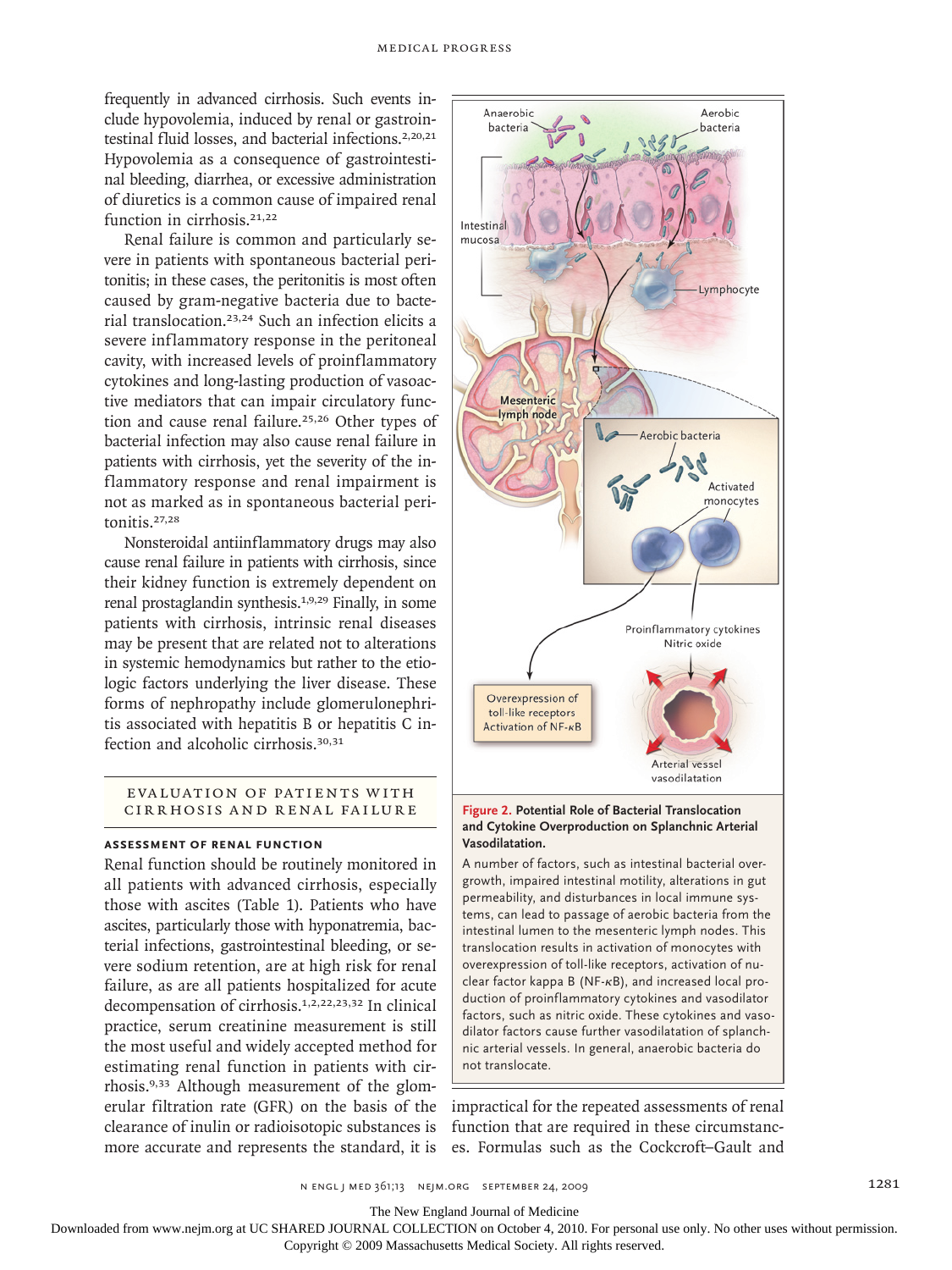#### **Table 1. Evaluation of Patients with Cirrhosis and Renal Failure.**

#### **Evaluation of renal function**

- Serum creatinine should be measured daily in patients with acute impairment of renal function; increases of 0.3 to 0.5 mg/dl (27 to 44 μmol/liter) may indicate marked reductions in glomerular filtration rate.
- Serum sodium and potassium concentrations should be monitored daily in patients with acute renal failure and monthly or every other month in patients with chronic renal failure; hyponatremia is common; potassium-sparing diuretics should be discontinued to prevent hyperkalemia.
- Electrolytes and protein should be measured (preferably in 24-hr urine samples) in all patients with renal failure; significant proteinuria (>500 mg of protein/day) and urine-sediment abnormalities usually indicate parenchymal renal disease.
- Renal ultrasonography rules out urinary tract obstruction, but the ultrasonographic appearance of the kidney is normal in most cases of cirrhosis with renal failure; abnormal renal ultrasonograms indicate chronic parenchymal renal disease.
- A renal biopsy is helpful when parenchymal renal disease is suspected because of proteinuria, hematuria, or both and is also helpful in deciding on simultaneous kidney transplantation in candidates for liver transplantation; renal biopsy is contraindicated if severe coagulation abnormalities are present; there is little information on the use of transvenous renal biopsy.

#### **Evaluation of liver function**

Liver disease should be evaluated by means of standard liver-function tests and abdominal ultrasonography.

- Liver biopsy should be performed if the diagnosis of liver disease is not clear and if biopsy is not contraindicated by the results of clotting studies.
- Upper gastrointestinal endoscopy is helpful for detecting gastroesophageal varices; if large varices are present, prophylactic measures should be taken (i.e., beta-blocker therapy, variceal ligation, or both).

#### **Assessment of bacterial infection**

Bacterial infection should be ruled out in all patients with acute renal failure or worsening of renal function.

Leukocytosis may be absent owing to hypersplenism in patients with cirrhosis and infection.

In patients with ascites, cell count and culture should be performed to rule out infection of ascitic fluid.

Blood and urine cultures should be carried out even in the absence of obvious signs of infection.

Chest radiography should be performed to rule out lung infection.

Modification of Diet in Renal Disease, which are based on the serum creatinine concentration and other measurements, overestimate the GFR in patients with cirrhosis and are generally not used to evaluate renal function in such clinical patients.34,35 Finally, creatinine clearance also overestimates the GFR and requires accurate urine collection, which is also not practical, particularly in the outpatient setting.<sup>36</sup>

To date, most studies and consensus conferences have defined renal failure in cirrhosis as a serum creatinine concentration above 1.5 mg per deciliter (133  $\mu$ mol per liter).<sup>2,9,33,37</sup> In patients with cirrhosis due to low creatinine production because of reduced muscle mass, the low serum creatinine level results in an underestimation of **General Assessment** the GFR.<sup>38-40</sup> Thus, the current definition of re- The evaluation of patients with cirrhosis and renal failure in cirrhosis identifies only those pa-

minute) and undoubtedly underestimates the prevalence of this clinical problem. Accordingly, the definition of renal failure in patients with cirrhosis may require a reevaluation, with new criteria proposed for defining acutely impaired renal function and chronic kidney disease.41-43

The assessment of renal function should also include a thorough evaluation of urinary and serum electrolyte levels. Renal ultrasonography is important for ruling out structural abnormalities suggestive of chronic kidney disease or urinary tract obstruction. The usefulness of new urinary biomarkers in the assessment of renal failure in cirrhosis has not yet been evaluated.<sup>44</sup>

tients with a severely reduced GFR (<30 ml per ment of renal function but also an assessment of nal failure should include not only the assess-

The New England Journal of Medicine

Downloaded from www.nejm.org at UC SHARED JOURNAL COLLECTION on October 4, 2010. For personal use only. No other uses without permission.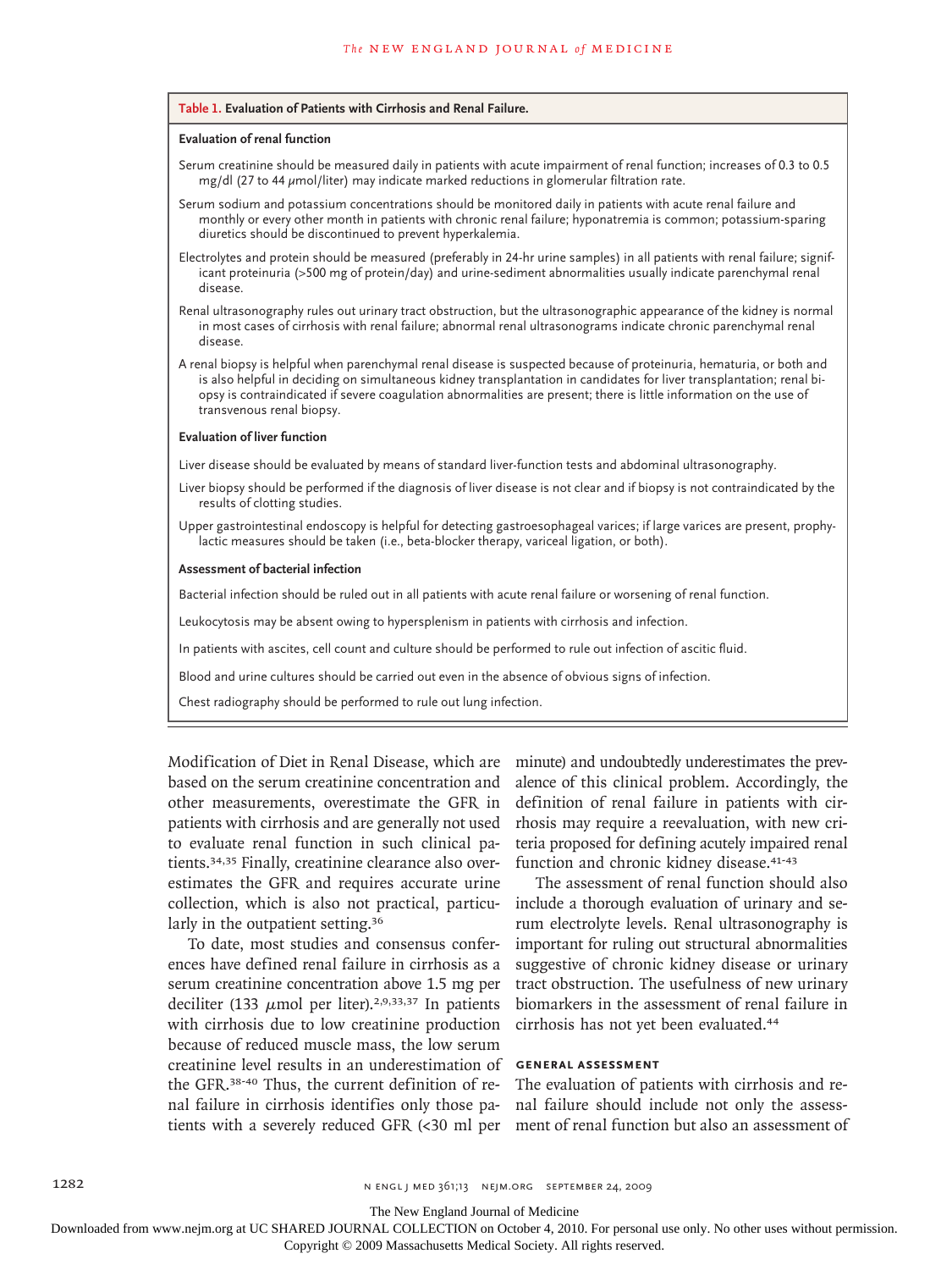|                                                                                                                                                                                                                                                                                                                                                                                                                                                                                                                                                                                                                                                                                                                                                                                                                                                                                                                                          | Table 2. Main Types of Renal Failure in Patients with Cirrhosis. |  |  |
|------------------------------------------------------------------------------------------------------------------------------------------------------------------------------------------------------------------------------------------------------------------------------------------------------------------------------------------------------------------------------------------------------------------------------------------------------------------------------------------------------------------------------------------------------------------------------------------------------------------------------------------------------------------------------------------------------------------------------------------------------------------------------------------------------------------------------------------------------------------------------------------------------------------------------------------|------------------------------------------------------------------|--|--|
| <b>Disorder</b><br><b>Comments</b>                                                                                                                                                                                                                                                                                                                                                                                                                                                                                                                                                                                                                                                                                                                                                                                                                                                                                                       |                                                                  |  |  |
| The hepatorenal syndrome is diagnosed on the basis of a serum creati-<br>Hepatorenal syndrome*<br>nine concentration of more than 1.5 mg/dl (133 $\mu$ mol/liter), which is<br>not reduced (to <1.5 mg/dl) with the administration of albumin<br>(1 g/kg of body weight) and after a minimum of 2 days off diuretics,<br>along with the absence of current or recent treatment with potential-<br>ly nephrotoxic drugs, the absence of shock, and the absence of find-<br>ings suggestive of parenchymal renal disease (urinary excretion of<br>>500 mg of protein/day, >50 red cells/high-power field, or abnormal<br>kidneys on ultrasonography).<br>The syndrome is classified into two types: type 1 is characterized by a<br>doubling of the serum creatinine level to more than 2.5 mg/dl (221<br>$\mu$ mol/liter) in less than 2 weeks; type 2 is characterized by a stable or<br>less rapidly progressive course than in type 1. |                                                                  |  |  |
| Hypovolemia-induced renal failure<br>Hypovolemia is usually due to hemorrhage (in most cases gastrointesti-<br>nal bleeding) or to fluid losses - either renal losses because of ex-<br>cessive diuretic therapy or gastrointestinal losses as a result of diar-<br>rhea from excessive lactulose administration or gastrointestinal in-<br>fection. Renal failure occurs soon after the onset of hypovolemia.                                                                                                                                                                                                                                                                                                                                                                                                                                                                                                                           |                                                                  |  |  |
| Parenchymal renal disease<br>Parenchymal renal disease should be suspected as a cause of renal fail-<br>ure when proteinuria (>500 mg of protein/day), hematuria (>50 red<br>cells/high-power field), or both are present and ideally should be<br>confirmed by renal biopsy, if this procedure is not contraindicated.<br>The differential diagnosis between acute tubular necrosis and the hepa-<br>torenal syndrome remains a difficult issue; the presence of renal tu-<br>bular epithelial cells in the urine sediment favors the diagnosis of<br>acute tubular necrosis.                                                                                                                                                                                                                                                                                                                                                           |                                                                  |  |  |
| Drug-induced renal failure<br>Current or recent treatment with nonsteroidal antiinflammatory drugs<br>or aminoglycosides suggests drug-induced renal failure.                                                                                                                                                                                                                                                                                                                                                                                                                                                                                                                                                                                                                                                                                                                                                                            |                                                                  |  |  |

Data are from Arroyo et al.<sup>9</sup> and Salerno et al.

liver function, as well as the exclusion of possible bacterial infections (Table 1). The possibility of gastrointestinal blood losses should be assessed by clinical examination and measurement of hemoglobin levels. The patient's medications should be reviewed, and diuretics should be discontinued, since these agents may either be the cause of the renal failure or contribute to the impairment of renal function.

# DIFFERENTIAL DIAGNOSIS OF RENAL Failure in Cirrhosis

Pinpointing the specific type of renal failure in cirrhosis is important for both prognostic and therapeutic purposes, as discussed below (Table 2).

Hepatorenal syndrome is a frequent cause of renal failure in cirrhosis and is characterized by functional renal vasoconstriction that leads to a severe reduction in GFR with minimal renal histologic abnormalities.1,2,9,32,33,38 Since specific diagnostic tests are lacking, several diagnostic criteria are used (Table 2).<sup>9,33</sup> As discussed earlier,

bacterial infections (particularly spontaneous bacterial peritonitis) often precipitate renal failure. In some patients the hepatorenal syndrome may be reversible after the infection has resolved, but in others, it may persist or even progress rapidly despite resolution of the infection.23,24,45 The hepatorenal syndrome can be classified into two types, each having different clinical and prognostic characteristics.9,33 Type 1 is characterized by a doubling of the serum creatinine concentration (above 2.5 mg per deciliter  $[221 \mu \text{mol}]$  per liter]) in less than 2 weeks; type 2 follows a stable, less progressive course than does type 1. Patients with type 1 hepatorenal syndrome have severe multiorgan dysfunction, which affects not only the kidneys but also the heart, systemic circulation, brain, adrenal glands, and liver, whereas the clinical course of patients with type 2 hepatorenal syndrome is mainly characterized by refractory ascites.<sup>46</sup>

Differentiating the hepatorenal syndrome from acute tubular necrosis remains difficult.<sup>1,2,33</sup> Granular casts can be observed in the urinary sediment

The New England Journal of Medicine

Downloaded from www.nejm.org at UC SHARED JOURNAL COLLECTION on October 4, 2010. For personal use only. No other uses without permission.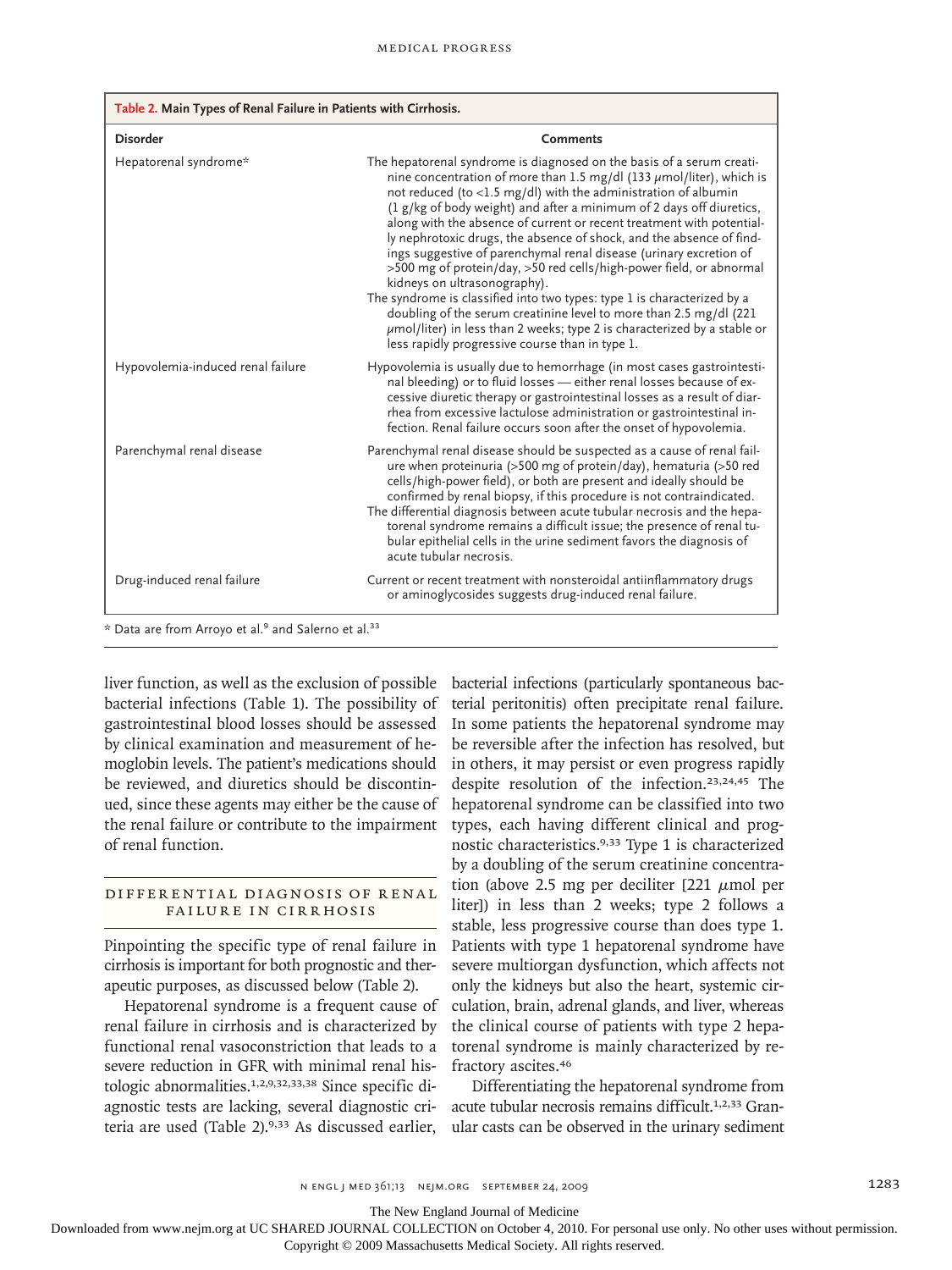in both conditions, but the presence of renal tubular epithelial cells favors a diagnosis of acute tubular necrosis. Urinary indexes are not interpretable in the presence of diuretics; however, in the absence of diuretics, a fractional excretion of sodium of less than 1.0% indicates tubular reabsorptive integrity and favors a diagnosis of the hepatorenal syndrome. The occurrence of hypovolemic or septic shock immediately before renal failure favors a diagnosis of acute tubular necrosis. The possibility that prolonged hepatorenal syndrome may eventually progress to acute tubular necrosis has been suggested, but no convincing evidence has been provided to support this assumption.

Other causes of renal failure associated with cirrhosis (i.e., hypovolemia, parenchymal disease, and use of certain drugs) are described in Table 2.

# MANAGEMENT OF RENAL FAILURE in Cirrhosis

## **General Measures**

The general care of patients with cirrhosis and renal failure is dictated by the severity of the renal failure and its associated complications. Severe acute renal failure, particularly in patients awaiting liver transplantation, should be managed in an intensive care setting. Associated complications, particularly bacterial infections and gastrointestinal bleeding, should be identified and treated early.47 Third-generation cephalosporins are the initial treatment of choice for bacterial infections.45 Patients with renal failure and severe sepsis may have associated relative adrenal insufficiency and may benefit from hydrocortisone administration.<sup>48,49</sup>

Particular attention should be paid to avoiding excessive intravenous fluid administration, because renal failure in the presence of sodium and solute-free water retention due to cirrhosis may cause fluid overload, resulting in hyponatremia, increases in ascites and edema, or both. In the presence of renal failure, potassium-sparing diuretics (such as spironolactone) are contraindicated because of the risk of hyperkalemia, and loop diuretics (such as furosemide) may be ineffective.9,33,37 Therefore, large-volume ascites should be treated with repeated large-volume paracenteses and the intravenous administration of albumin (8 g of albumin per liter of ascites removed).37,50 Patients with cirrhosis who have chronic kidney disease and no associated complications can be treated on an outpatient basis.

#### **Specific Measures**

#### *Treatment of Renal Failure*

Early identification and treatment of the cause of the renal failure are fundamental to the success of therapy in patients with cirrhosis. For example, in renal failure due to the use of nonsteroidal antiinflammatory drugs, withdrawal of treatment is usually sufficient to improve renal function.<sup>2,29</sup> Antiviral therapy may be effective in some patients with renal failure due to hepatitis C virus–related glomerulonephritis, but the relatively low efficacy of such treatment should be weighed against the frequent adverse effects in patients with advanced cirrhosis.30,51

Patients with renal failure due to hypovolemia that is caused by bleeding should be treated promptly with fluids and blood-derived products plus measures to stop the bleeding (e.g., variceal ligation) and thus prevent the progression of renal failure and the development of frank acute tubular necrosis.11,47 In patients with renal failure due to an excessive response to diuretics, these agents should be discontinued, and intravenous saline should be administered if concomitant hypovolemic hyponatremia is present without ascites and edema.

Although cirrhosis has not been reported as an important risk factor for contrast-induced nephropathy, patients who undergo radiologic studies that require contrast medium should be treated with standard prophylactic measures such as saline hydration, and renal function should be monitored after the procedure.<sup>2,52</sup>

#### *Management of the Hepatorenal Syndrome*

The best approach to the management of the hepatorenal syndrome, based on knowledge of its pathogenesis, is the administration of vasoconstrictor drugs.53-69 Treatment with renal vasodilators such as dopamine or prostaglandins is ineffective.1,2 Several studies have shown that vasopressin analogues (e.g., terlipressin) are effective in approximately 40 to 50% of patients with the hepatorenal syndrome<sup>57-64</sup> and should be considered as initial therapy (Table 3). Other vasoconstrictors, including alpha-adrenergic ago-

The New England Journal of Medicine

Downloaded from www.nejm.org at UC SHARED JOURNAL COLLECTION on October 4, 2010. For personal use only. No other uses without permission.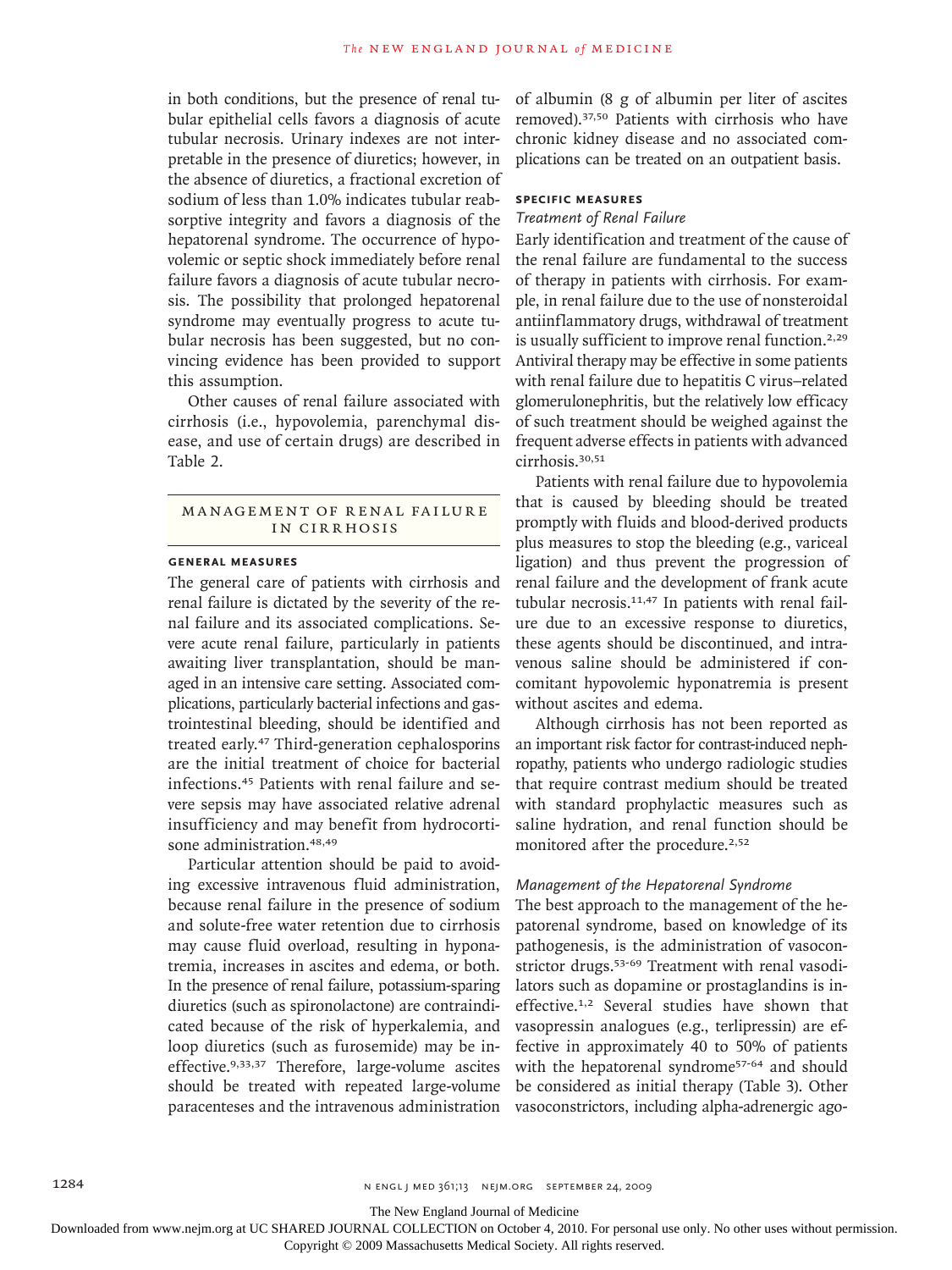nists such as norepinephrine and midodrine, appear to be effective, but information on their use is still limited.65-68

Most studies of vasoconstrictor therapy for the hepatorenal syndrome have been performed in patients with type 1, and limited information is available for those with type 2. Moreover, data on the efficacy of such treatment in patients who have type 1 hepatorenal syndrome and concomitant bacterial infections are lacking. During vasoconstrictor therapy, patients should be evaluated for the possible development of cardiovascular or ischemic complications, which have been reported in an average of 12% of patients so treated.57-64 In most studies, vasoconstrictors have been given in conjunction with albumin. Although albumin appears to enhance the beneficial effects of vasoconstrictor therapy, use of these drugs in combination has not been evaluated in randomized studies.<sup>69</sup> Recurrence of the hepatorenal syndrome after vasoconstrictors are discontinued has been reported, particularly in patients with type 2 hepatorenal syndrome, but in general, retreatment appears to be effective.<sup>61,62</sup>

Renal-replacement therapy in the form of hemodialysis or continuous venovenous hemofiltration has been used in the management of the hepatorenal syndrome, particularly in patients awaiting transplantation or in those with acute, potentially reversible conditions (e.g., alcoholic hepatitis).70,71 Complications during hemodialysis, particularly hypotension, bleeding, and infections, are common. Unfortunately, the optimal renal-replacement method for patients with the hepatorenal syndrome is not clear, nor is it clear whether renal-replacement therapy will improve the prognosis for patients who are not candidates for a liver transplant. Moreover, there are no data from studies comparing renal-replacement therapy with vasoconstrictor administration. Until such data are available, it seems reasonable to start therapy with vasoconstrictors and albumin alone unless there is an urgent need for hemodialysis (i.e., because of severe hyperkalemia, metabolic acidosis, or volume overload), and to reserve hemodialysis for patients who do not have a response to vasoconstrictor therapy.

Several nonpharmacologic treatments have been used, including placement of transjugular intrahepatic portosystemic shunts and dialysis with molecular adsorbent recirculating systems, but tion. Mortality is higher with type 1 hepatore-

| with Cirrhosis.             |                                                                                                                                                                                                                                                                 |
|-----------------------------|-----------------------------------------------------------------------------------------------------------------------------------------------------------------------------------------------------------------------------------------------------------------|
| <b>Therapy</b>              | <b>Regimen and Comments</b>                                                                                                                                                                                                                                     |
| Vasoconstrictor drugs       |                                                                                                                                                                                                                                                                 |
| Terlipressin*               | 0.5-1 mg every 4-6 hr intravenously, with an<br>increase up to 2 mg every 4–6 hr until se-<br>rum creatinine decreases to 1-1.2 mg/dl<br>$(88-106 \mu m o1/liter)$ ; usual duration of ther-<br>apy, 5 to 15 days.                                              |
| Norepinephrine <sup>+</sup> | 0.5–3 mg/hr given as continuous intravenous<br>infusion with the aim of increasing mean<br>arterial pressure by 10 mm Hg; treatment<br>is maintained until serum creatinine de-<br>creases to 1–1.2 mg/dl $(88-106 \mu \text{mol/liter})$ .                     |
| Midodriner                  | 7.5 mg given orally 3 times daily, with an in-<br>crease to 12.5 mg 3 times daily if needed,<br>in association with octreotide $(100 \mu g)$ given<br>subcutaneously 3 times daily, with an in-<br>crease to 200 $\mu$ g 3 times daily if needed).              |
| Albumin                     | Intravenous administration of albumin togeth-<br>er with vasoconstrictor drugs (1 g of albu-<br>min/kg of body weight on day 1, followed<br>by 20-40 g/day).                                                                                                    |
| Other therapies             | Transjugular intrahepatic portosystemic<br>shunts may be effective in selected pa-<br>tients, but available data are very limited.<br>Renal-replacement therapy should be con-<br>sidered in patients who do not have a re-<br>sponse to vasoconstrictor drugs. |

\* Data are from Moreau et al.,<sup>60</sup> Fabrizi et al.,<sup>61</sup> Gluud et al.,<sup>62</sup> Sanyal et al.,<sup>63</sup> and Martín-Llahí et al.<sup>64</sup>

† Data are from Duvoux et al.<sup>66</sup>

 $\ddot{\ddot{\mathbf{r}}}$  Data are from Angeli et al.<sup>65</sup> and Wong et al.<sup>67</sup>

 $\dot{\S}$  Data are from Sanyal et al., $^{63}$  Martín-Llahí et al., $^{64}$  Angeli et al., $^{65}$  Duvoux et al.,<sup>66</sup> Wong et al.,<sup>67</sup> Esrailian et al.,<sup>68</sup> and Ortega et al.<sup>69</sup>

these approaches should be considered investigational until more data are available.72,73

#### Prognosis

The prognosis for patients with cirrhosis and renal failure is poor.1,2,27,28,32,60,74,75 The overall survival rate is approximately 50% at 1 month and 20% at 6 months. This extremely poor outcome is probably related to the combination of liver and renal failure, as well as to associated complications. However, survival rates can differ according to the type of renal failure. The hepatorenal syndrome is associated with the worst prognosis. The great majority of patients with the hepatorenal syndrome have a poor short-term outcome unless they undergo liver transplanta-

n engl j med 361;13 nejm.org september 24, 2009 1285

The New England Journal of Medicine

Downloaded from www.nejm.org at UC SHARED JOURNAL COLLECTION on October 4, 2010. For personal use only. No other uses without permission.

Copyright © 2009 Massachusetts Medical Society. All rights reserved.

# **Table 3. Specific Therapies for the Hepatorenal Syndrome in Patients**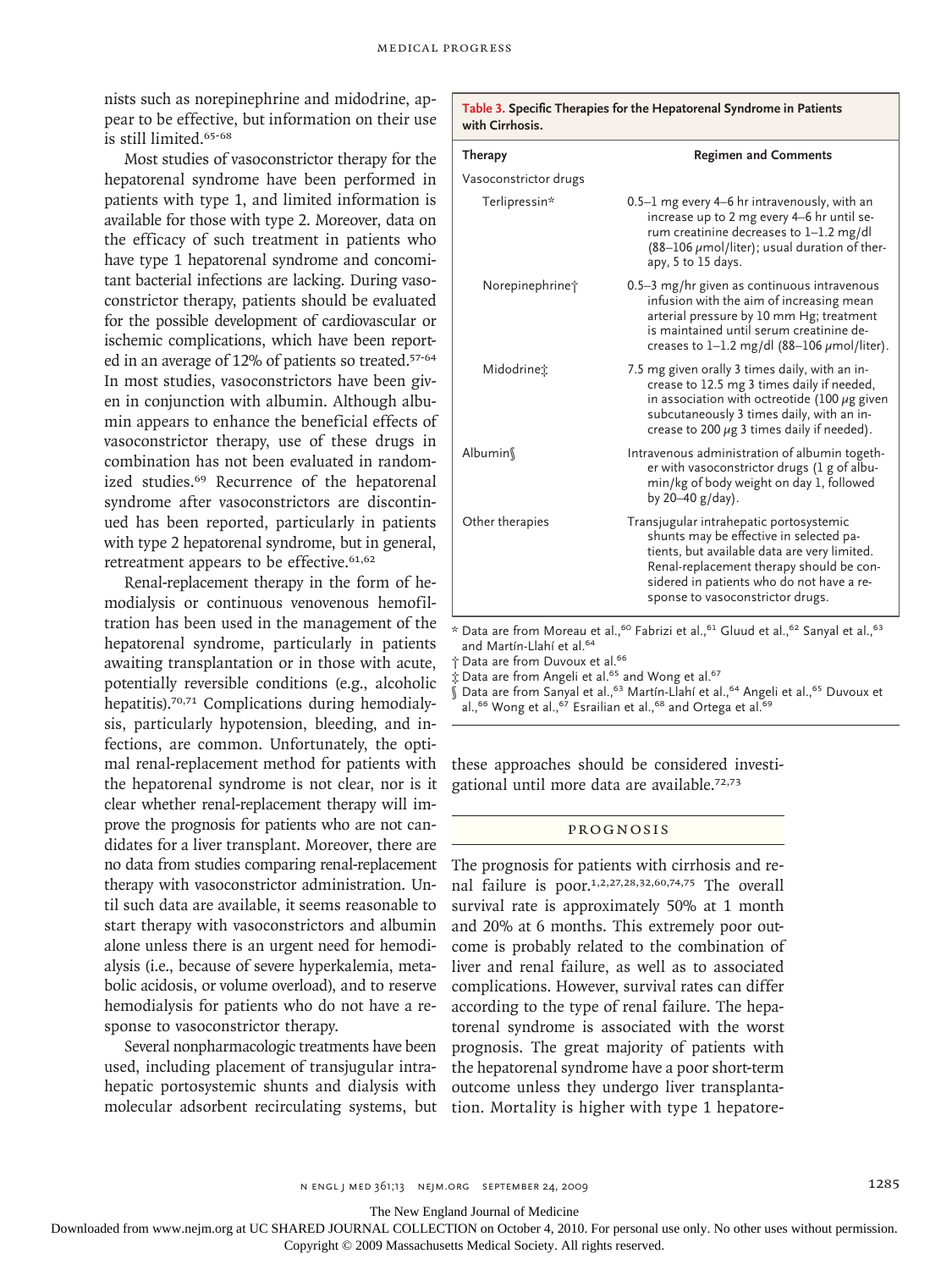nal syndrome than with type 2 (median survival, 1 month vs. 6 months).75 Vasoconstrictor therapy has not been shown to improve survival in patients with type 1 hepatorenal syndrome, but patients in whom the hepatorenal syndrome is reversed with vasoconstrictor therapy live longer than patients who do not have a response to such therapy.60,63,64 The relevant studies were performed in relatively small series of patients, however, so larger studies are required to assess more definitively whether vasoconstrictors improve survival in patients with the hepatorenal syndrome.

# **PREVENTION**

The risk of the hepatorenal syndrome is substantial in patients with cirrhosis and spontaneous bacterial peritonitis but may be markedly reduced with the intravenous administration of albumin (1.5 g per kilogram of body weight at diagnosis and 1.0 g per kilogram 48 hours later).<sup>76</sup> The mechanism by which albumin prevents the hepatorenal syndrome is incompletely understood but may be related to albumin's positive effects on circulatory function and other effects, such as its antioxidant properties.77,78 A recent investigation showed that in patients with ascitic fluid that contains less than 15 g of protein per liter and who have associated impairment of liver function, renal function, or both (a bilirubin level above 3 mg per deciliter [51  $\mu$ mol per liter], a Child–Pugh score greater than 10, a serum sodium level below 130 mmol per liter, or a serum creatinine concentration above 1.2 mg per deciliter [106  $\mu$ mol per liter]), the long-term administration of oral norfloxacin (400 mg per day) reduces the risk of the hepatorenal syndrome and improves survival.79 The observed beneficial effects of norfloxacin are probably related to its ability to prevent bacterial translocation, suppress proinflammatory cytokines, and improve circulatory function.<sup>15-19,45</sup>

Judicious use of diuretics prevents renal failure. Renal failure due to gastrointestinal bleeding may be prevented by the prompt reversal of hypovolemia, early treatment of causes of bleeding, and the use of antibiotic prophylaxis (either norfloxacin or third-generation cephalosporins) to prevent bacterial infections.<sup>11,47,80,81</sup> Administration of nonsteroidal antiinflammatory drugs or aminoglycosides should be avoided in all patients with cirrhosis because these agents may

impair renal function. Finally, there is no effective method for preventing glomerulonephritis associated with liver diseases.

# R ena l Fa ilur e a nd Li v er Transplantation

As discussed above, mortality among patients with cirrhosis and renal failure is very high, particularly among those with type 1 hepatorenal syndrome.32,74,75 Therefore, liver transplantation should be considered in all patients who have no contraindications to this procedure, and it should be performed as early as possible, because severe renal failure is predictive of a poor outcome after transplantation.3,4,6,82 Treatment of the hepatorenal syndrome with albumin and the vasopressin analogue terlipressin before transplantation may improve the post-transplantation outcome.<sup>83</sup>

# **Effects of MELD Scoring on Transplantation Outcomes**

Indeed, the MELD scoring system was developed to give higher priority to liver-transplant candidates who have cirrhosis and renal dysfunction.<sup>5,7</sup> Although high MELD scores facilitate earlier liver transplantation, several concerns have been raised (as discussed below). It will be important to compare the results of liver transplantation before and after the introduction of MELD scoring, since it is not yet clear whether post-transplantation survival will be better or worse, whether the incidence of acute or chronic renal dysfunction will be increased or decreased, and whether the number of combined liver and kidney transplants will increase or decrease as a result of MELD scoring.

#### *Patient Survival*

Since the introduction of the MELD scoring system in the United States in February 2002, the number of patients with renal failure who undergo liver transplantation has increased. The percentage of transplant recipients with a serum creatinine concentration greater than 2.0 mg per deciliter (177  $\mu$ mol per liter) rose from 7.9% in the pre-MELD period to 10% in the MELD period, and the percentage of patients who received transplants while undergoing renal-replacement therapy increased from 3.7% in the pre-MELD period to 5.3% in the MELD period.<sup>6,84</sup> Nevertheless, the 3-year rate of patient survival was reported not to be decreased in the MELD period, as compared

The New England Journal of Medicine

Downloaded from www.nejm.org at UC SHARED JOURNAL COLLECTION on October 4, 2010. For personal use only. No other uses without permission.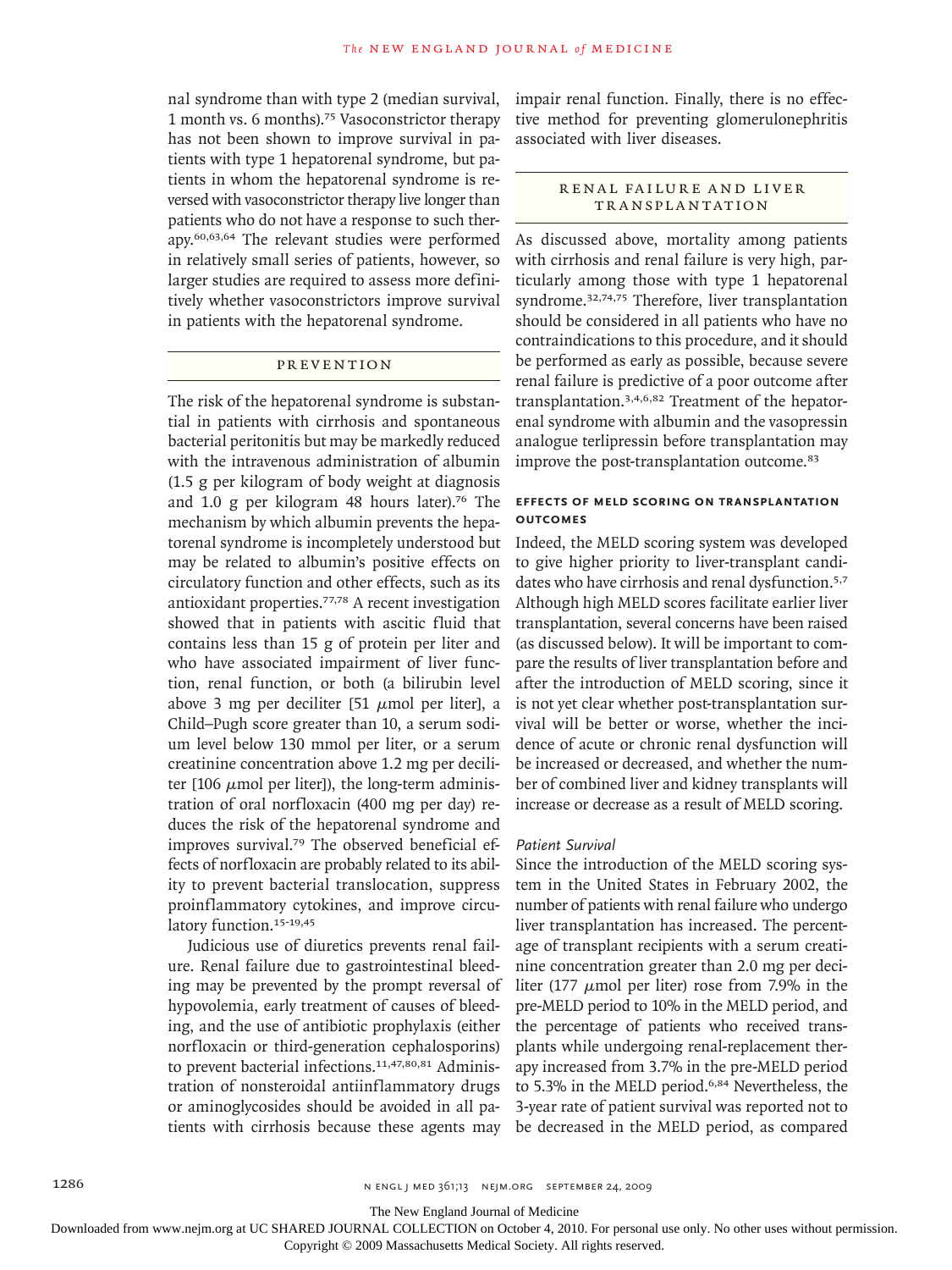with the pre-MELD period  $(74.7\%$  vs.  $73.1\%$ .<sup>6</sup> Thus, overall patient survival after MELD scoring had been introduced was not worse than survival based on pre-MELD criteria.

## *Renal Function*

Any analysis of renal function after liver transplantation must consider the incidence of both early and late renal dysfunction. Among patients in whom the mean GFR before transplantation was at least 80 ml per minute per 1.73 m2 of bodysurface area, dialysis was required after transplantation in less than 10% of recipients.<sup>85</sup> Moreover, only 7% of patients whose pretransplantation renal function was good have reported severe kidney dysfunction (GFR, <30 ml per minute) for at least 6 months after transplantation.

For patients who have cirrhosis before the hepatorenal syndrome develops but who are resistant to diuretic therapy (i.e., no response to 200 to 400 mg of spironolactone and 80 to 160 mg of furosemide), liver transplantation is generally associated with relatively good kidney function (GFR, >60 ml per minute) 6 months after transplantation.85 Moreover, as many as 60% of patients with a GFR below 40 ml per minute before liver transplantation have a higher GFR 1 year after transplantation. Thus renal dysfunction may be ameliorated to some extent after liver transplantation even in the presence of chronic calcineurin inhibition. In general, however, the better the renal function before transplantation, the better the expected GFR at 1 year. Nevertheless, it should be noted that chronic allograft nephropathy occurring in recipients of liver, heart, lung, and kidney transplants is now the third most common reason for patients to be put on the waiting list for a kidney transplant.<sup>86</sup>

Although there are no systematically collected data, implementation of the MELD scoring system does not seem to have increased the incidence of acute or chronic kidney dysfunction after liver transplantation. A comparison of liver transplantations performed after the introduction of MELD scoring with those performed before the use of MELD scoring has shown no increase in the serum creatinine concentration during follow-up periods of up to 3 years and no increased need for hemodialysis after transplantation. Moreover, after the introduction of MELD scoring, patients who did not require dialysis before transplantation actually had somewhat lower serum creatinine concentrations at 3 years of follow-up (1.4 mg per deciliter [124  $\mu$ mol per liter] vs. 1.7 mg per deciliter [150  $\mu$ mol per liter], P<0.001).<sup>87,88</sup>

# *Combined Liver and Kidney Transplantation*

One potential consequence of using the MELD scoring system was a rise in the use of combined liver–kidney transplantation, and this has in fact come to pass. Before MELD scoring was applied, 2.6% of liver transplantations were performed in conjunction with a kidney transplantation; in the MELD period, this percentage has increased to 4.4%.<sup>6,89</sup>

Theoretically, combined liver–kidney transplantation should be used only for patients who have irreversible renal failure.<sup>82,90</sup> However, reliable predictive factors for the reversibility of renal failure after liver transplantation alone have not yet been identified. The presence of sustained renal failure before transplantation was shown to be a potentially useful indication for combined liver–kidney transplantation in some studies but not in others.91,92 The presence of the hepatorenal syndrome does not seem to be an absolute indication for combined transplantation, because the survival of patients with the hepatorenal syndrome who are treated with liver transplantation alone is similar to that of patients treated with combined liver–kidney transplantation, and most patients recover renal function after liver transplantation alone.93 Another factor that has been investigated is the duration of renal-replacement therapy before liver transplantation. Among patients who have been receiving renal-replacement therapy for more than 8 to 12 weeks, survival is better with combined liver–kidney transplantation than with liver transplantation alone.<sup>89,90,94</sup> Therefore, it has been proposed that patients receiving long-term renal-replacement therapy be treated with combined transplantation.

A recent analysis using results reported by the United Network for Organ Sharing (UNOS) was initiated to assess the benefit of combined liver– kidney transplantation.<sup>95</sup> In the MELD era  $-$  after matching for the donor's age, race, and cause of death and for the recipient's MELD score and dialysis status before transplantation — there was no significant difference in the 1-year rate of patient survival between the group of patients who underwent combined liver–kidney transplantation and the group that underwent liver transplantation alone (82.0% and 81.8%, respectively).<sup>89</sup>

The New England Journal of Medicine

Downloaded from www.nejm.org at UC SHARED JOURNAL COLLECTION on October 4, 2010. For personal use only. No other uses without permission.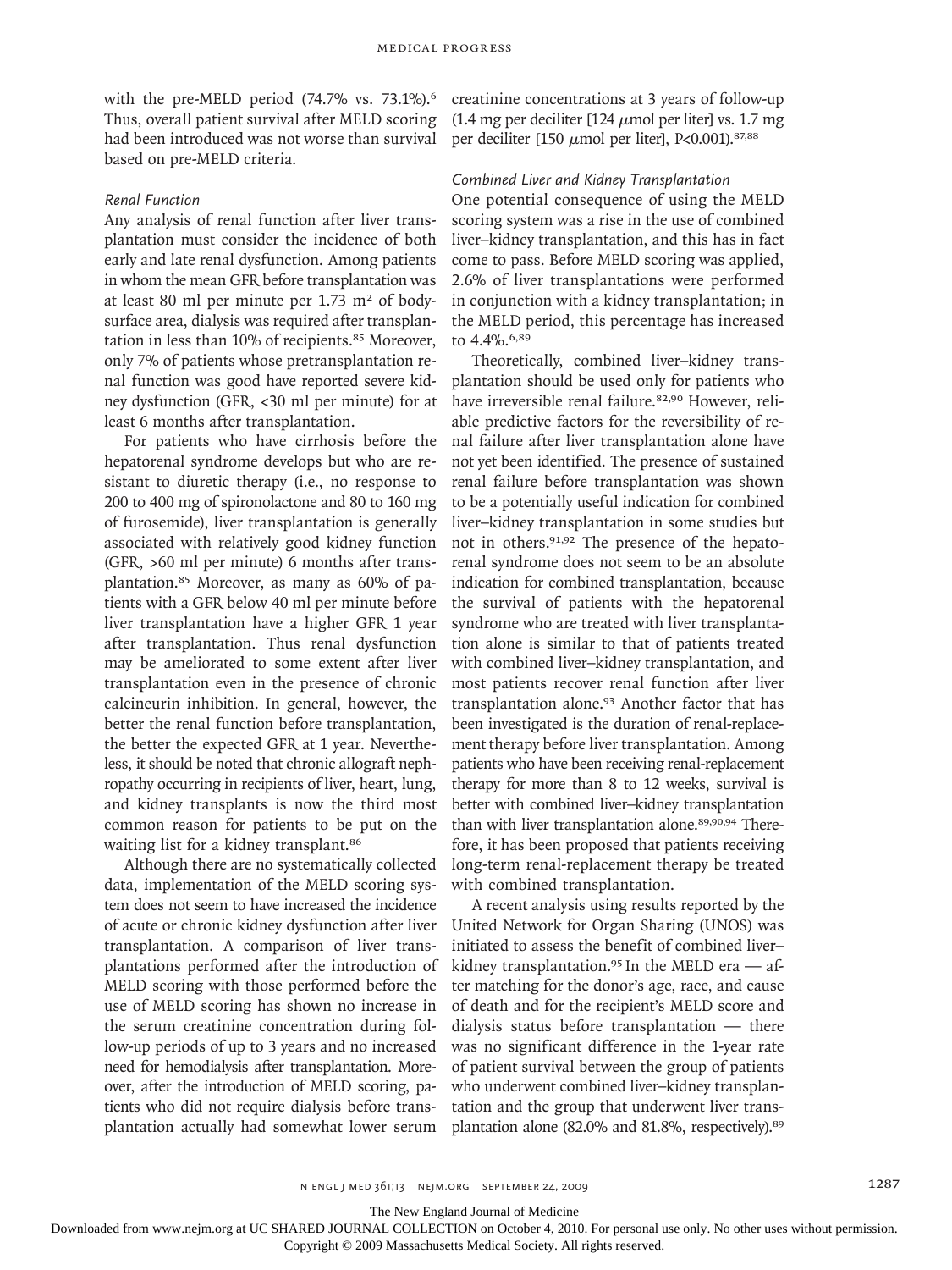Analysis of all patients who had been on dialysis before transplantation also showed no significant difference in patient survival between these two groups. However, in a matched, case–control analysis, among patients who had been on dialysis for longer than 3 months, an increase in the 1-year rate of patient survival was observed in the combined-transplantation group, as compared with the group that underwent liver transplantation alone (87.2% vs. 74.5%, P=0.02). Among patients who had been on dialysis for longer than 3 months, the risk of liver-graft failure was also significantly reduced in the combined liver–kidney transplantation group, as compared with the group that underwent liver transplantation alone  $(84.5\% \text{ vs. } 70.8\%, \text{ P} = 0.008)$ . The 1-year rate of kidney-graft survival after combined liver–kidney transplantation compared unfavorably with the rate after kidney transplantation alone (77.2% vs. 89.3%, P<0.001). This decline in kidney-graft survival in the combined liver–kidney transplantation group persisted even among patients who had been on dialysis for longer than 3 months.

Since there are approximately 94,000 patients on the waiting list for kidney transplants in the United States, an argument could be made for waiting until after the liver transplantation to decide whether a kidney transplantation is needed, particularly in patients with the hepatorenal syndrome.95,96 Of note, however, is the observation that combined liver–kidney allografts may offer protection against rejection in the kidney graft in highly sensitized, cross-match–positive recipients.<sup>97</sup>

Guidelines to determine when combined liver–

kidney transplantation is indicated have been proposed on the basis of current data. They include end-stage renal disease associated with cirrhosis and symptomatic portal hypertension or a hepatic venous pressure gradient of 10 mm Hg or higher, acute renal failure or the hepatorenal syndrome with a serum creatinine level of 2.0 mg per deciliter (177  $\mu$ mol per liter) or higher and treatment with dialysis for longer than 8 weeks, and liver failure and chronic kidney disease with a GFR below 30 ml per minute or more than 30% glomerulosclerosis or fibrosis in a renal-biopsy specimen.<sup>98</sup>

#### **SUMMARY**

Renal failure is a very common, severe complication in patients with decompensated cirrhosis and is a risk factor for a poor outcome of liver transplantation. Recently introduced therapies have demonstrated efficacy in the prevention and management of the hepatorenal syndrome, a particularly severe form of renal failure characteristic of cirrhosis. Use of these therapies in patients awaiting liver transplantation may help improve the outcome after transplantation.

Supported in part by grants from the Ministerio de Educación y Ciencia (SAF 2005/01917) and Fondo de Investigación Sanitaria (FIS05/0246 and EC07/90077), the National Institute of Diabetes and Digestive and Kidney Diseases (P01 DK 19928), and the General Clinical Research Center, University of Colorado Denver. Centro de Investigación Biomédica en Red de Enfermedades Hepáticas y Digestivas (CIBEREHD) is funded by the Instituto de Salud Carlos III.

Dr. Ginès reports receiving grant support from Orphan Therapeutics; and Dr. Schrier, consulting fees from Otsuka Pharma and Amgen and grant support from Astellas. No other potential conflict of interest relevant to this article was reported.

#### **References**

**1.** Ginès P, Cárdenas A, Schrier RW. Liver disease and the kidney. In: Schrier RW, ed. Diseases of the kidney and urinary tract. 8th ed. Philadelphia: Lippincott Williams & Wilkins, 2007:2179-205.

**2.** Moreau R, Lebrec D. Acute renal failure in patients with cirrhosis: perspectives in the age of MELD. Hepatology 2003;37:233-43.

**3.** Nair S, Verma S, Thuluvath PJ. Pretransplant renal function predicts survival in patients undergoing orthotopic liver transplantation. Hepatology 2002;35:1179-85.

**4.** Gonwa TA, Klintmalm GB, Levy M, Jennings LS, Goldstein RM, Husberg BS. Impact of pretransplant renal function on survival after liver transplantation. Transplantation 1995;59:361-5.

**5.** Wiesner R, Edwards E, Freeman R, et al. Model for End-Stage Liver Disease (MELD) and allocation of donor livers. Gastroenterology 2003;124:91-6.

**6.** Gonwa TA, McBride MA, Anderson K, Mai ML, Wadei H, Ahsan N. Continued influence of preoperative renal function on outcome of orthotopic liver transplant (OLTX) in the US: where will MELD lead us? Am J Transplant 2006;6: 2651-9.

**7.** Kamath PS, Kim WR. The Model for End-Stage Liver Disease (MELD). Hepatology 2007;45:797-805.

**8.** Schrier RW, Arroyo V, Bernardi M, Epstein M, Henriksen JH, Rodés J. Peripheral arterial vasodilatation hypothesis: a proposal for the initiation of renal

sodium and water retention in cirrhosis. Hepatology 1988;8:1151-7.

**9.** Arroyo V, Ginès P, Gerbes AL, et al. Definition and diagnostic criteria of refractory ascites and hepatorenal syndrome in cirrhosis. Hepatology 1996;23: 164-76.

**10.** Martin PY, Ginès P, Schrier RW. Nitric oxide as a mediator of hemodynamic abnormalities and sodium and water retention in cirrhosis. N Engl J Med 1998; 339:533-41.

**11.** Bosch J, Abraldes JG, Berzigotti A, Garcia-Pagan JC. Portal hypertension and gastrointestinal bleeding. Semin Liver Dis 2008;28:3-25.

**12.** Ros J, Clària J, To-Figueras J, et al. Endogenous cannabinoids: a new system

The New England Journal of Medicine

Downloaded from www.nejm.org at UC SHARED JOURNAL COLLECTION on October 4, 2010. For personal use only. No other uses without permission.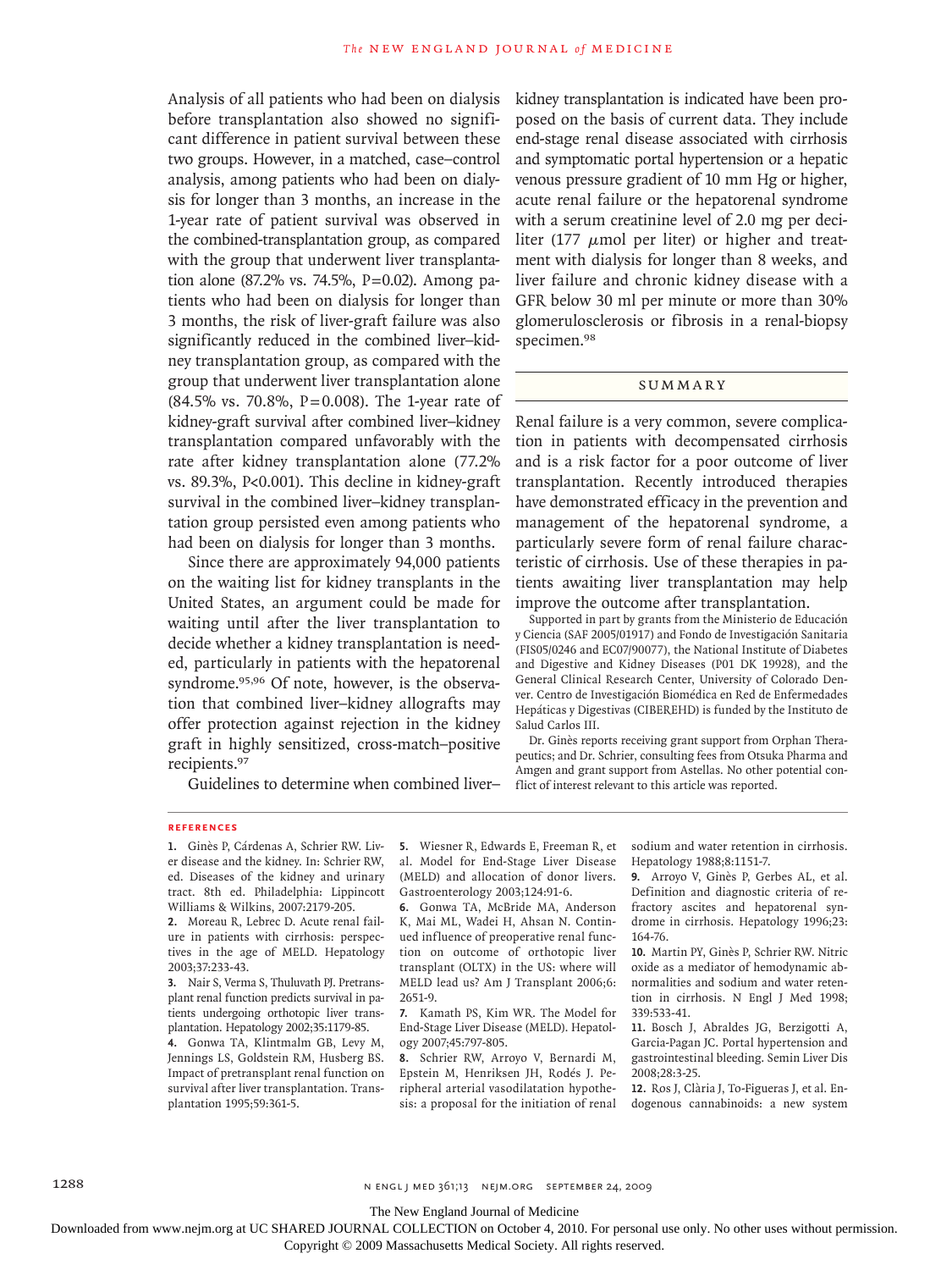involved in the homeostasis of arterial pressure in experimental cirrhosis in the rat. Gastroenterology 2002;122:85-93.

**13.** Ruiz-del-Arbol L, Monescillo A, Arocena C, et al. Circulatory function and hepatorenal syndrome in cirrhosis. Hepatology 2005;42:439-47.

**14.** Wiest R, Das S, Cadelina G, Garcia-Tsao G, Milstien S, Groszmann RJ. Bacterial translocation in cirrhotic rats stimulates eNOS-derived NO production and impairs mesenteric vascular contractility. J Clin Invest 1999;104:1223-33.

**15.** Wiest R, Garcia-Tsao G. Bacterial translocation (BT) in cirrhosis. Hepatology 2005;41:422-33.

**16.** Albillos A, de la Hera A, González M, et al. Increased lipopolysaccharide binding protein in cirrhotic patients with marked immune and hemodynamic derangement. Hepatology 2003;37:208-17.

**17.** Francés R, Zapater P, González Navajas JM, et al. Bacterial DNA in patients with cirrhosis and noninfected ascites mimics the soluble immune response established in patients with spontaneous bacterial peritonitis. Hepatology 2008;47: 978-85.

**18.** Chin-Dusting JP, Rasaratnam B, Jennings GL, Dudley FJ. Effect of fluoroquinolone on the enhanced nitric oxide-induced peripheral vasodilation seen in cirrhosis. Ann Intern Med 1997;127:985-8. **19.** Rasaratnam B, Kaye D, Jennings G, Dudley F, Chin-Dusting J. The effect of selective intestinal decontamination on the hyperdynamic circulatory state in cirrhosis: a randomized trial. Ann Intern Med 2003;139:186-93.

**20.** Wong F, Bernardi M, Balk R, et al. Sepsis in cirrhosis: report on the 7th meeting of the International Ascites Club. Gut 2005;54:718-25.

**21.** Thabut D, Massard J, Gangloff A, et al. Model for End-Stage Liver Disease score and systemic inflammatory response are major prognostic factors in patients with cirrhosis and acute functional renal failure. Hepatology 2007;46:1872-82.

**22.** Cárdenas A, Ginès P, Uriz J, et al. Renal failure after upper gastrointestinal bleeding in cirrhosis: incidence, clinical course, predictive factors, and short-term prognosis. Hepatology 2001;34:671-6.

**23.** Hampel H, Bynum GD, Zamora E, El-Serag HB. Risk factors for the development of renal dysfunction in hospitalized patients with cirrhosis. Am J Gastroenterol 2001;96:2206-10.

**24.** Terg R, Gadano A, Cartier M, et al. Serum creatinine and bilirubin predict renal failure and mortality in patients with spontaneous bacterial peritonitis: a retrospective study. Liver Int 2009;29:415-9.

**25.** Bories PN, Campillo B, Azaou L, Scherman E. Long-lasting NO overproduction in cirrhotic patients with spontaneous bacterial peritonitis. Hepatology 1997;25:1328-33.

**26.** Grangé JD, Amiot X. Nitric oxide and renal function in cirrhotic patients with ascites: from pathophysiology to practice. Eur J Gastroenterol Hepatol 2004;16:567-70.

**27.** Terra C, Guevara M, Torre A, et al. Renal failure in patients with cirrhosis and sepsis unrelated to spontaneous bacterial peritonitis: value of MELD score. Gastroenterology 2005;129:1944-53.

**28.** Fasolato S, Angeli P, Dallagnase L, et al. Renal failure and bacterial infections in patients with cirrhosis: epidemiology and clinical features. Hepatology 2007;45:223-9. **29.** Salerno F, Badalamenti S. Druginduced renal failure in cirrhosis. In: Ginès P, Arroyo V, Rodés J, Schrier RW, eds. Ascites and renal dysfunction in liver disease. 2nd ed. Malden, MA: Blackwell, 2005:372-82.

**30.** Meyers CM, Seeff LB, Stehman-Breen CO, Hoofnagle JH. Hepatitis C and renal disease: an update. Am J Kidney Dis 2003;42:631-57.

**31.** Poole BD, Schrier RW. Glomerular disease in cirrhosis. In: Ginès P, Arroyo V, Rodés J, Schrier RW, eds. Ascites and renal dysfunction in liver disease. 2nd ed. Malden, MA: Blackwell, 2005:360-71.

**32.** Ginès A, Escorsell A, Ginès P, et al. Incidence, predictive factors, and prognosis of the hepatorenal syndrome in cirrhosis with ascites. Gastroenterology 1993; 105:229-36.

**33.** Salerno F, Gerbes A, Ginès P, Wong F, Arroyo V. Diagnosis, prevention and treatment of hepatorenal syndrome in cirrhosis. Gut 2007;56:1310-8.

**34.** Skluzacek PA, Szewc RG, Nolan CR III, Riley DJ, Lee S, Pergola PE. Prediction of GFR in liver transplant candidates. Am J Kidney Dis 2003;42:1169-76.

**35.** MacAulay J, Thompson K, Kiberd BA, Barnes DC, Peltekian KM. Serum creatinine in patients with advanced liver disease is of limited value for identification of moderate renal dysfunction: are the equations for estimating renal function better? Can J Gastroenterol 2006;20:521-6.

**36.** Proulx NL, Akbari A, Garg AX, Rostom A, Jaffey J, Clark HD. Measured creatinine clearance from timed urine collections substantially overestimates glomerular filtration rate in patients with liver cirrhosis: a systematic review and individual patient meta-analysis. Nephrol Dial Transplant 2005;20:1617-22.

**37.** Moore KP, Wong F, Ginès P, et al. The management of ascites in cirrhosis: report on the consensus conference of the International Ascites Club. Hepatology 2003;38:258-66.

**38.** Bataller R, Ginès P, Guevara M, Arroyo V. Hepatorenal syndrome. Semin Liver Dis 1997;17:233-47.

**39.** Caregaro L, Menon F, Angeli P, et al. Limitations of serum creatinine level and creatinine clearance as filtration markers in cirrhosis. Arch Intern Med 1994;154: 201-5.

**40.** Sherman DS, Fish DN, Teitelbaum I. Assessing renal function in cirrhotic patients: problems and pitfalls. Am J Kidney Dis 2003;41:269-78.

**41.** Mehta RL, Kellum JA, Shah SV, et al. Acute Kidney Injury Network: report of an initiative to improve outcomes in acute kidney injury. Crit Care 2007;11(2):R31.

**42.** Garcia-Tsao G, Parikh CR, Viola A. Acute kidney injury in cirrhosis. Hepatology 2008;48:2064-77.

**43.** Levey AS, Coresh J, Balk E, et al. National Kidney Foundation practice guidelines for chronic kidney disease: evaluation, classification, and stratification. Ann Intern Med 2003;139:137-47. [Erratum, Ann Intern Med 2003;139:605.]

**44.** Han WK, Waikar SS, Johnson A, et al. Urinary biomarkers in the early diagnosis of acute kidney injury. Kidney Int 2008; 73:863-9.

**45.** Tandon P, Garcia-Tsao G. Bacterial infections, sepsis, and multiorgan failure in cirrhosis. Semin Liver Dis 2008;28:26-42.

**46.** Angeli P, Merkel C. Pathogenesis and management of hepatorenal syndrome in patients with cirrhosis. J Hepatol 2008;48: Suppl 1:S93-S103.

**47.** Grewal P, Martin P. Pretransplant management of the cirrhotic patient. Clin Liver Dis 2007;11:431-49.

**48.** Tsai MH, Peng YS, Chen YC, et al. Adrenal insufficiency in patients with cirrhosis, severe sepsis and septic shock. Hepatology 2006;43:673-81.

**49.** Fernández J, Escorsell A, Zabalza M, et al. Adrenal insufficiency in patients with cirrhosis and septic shock: effect of treatment with hydrocortisone on survival. Hepatology 2006;44:1288-95.

**50.** Garcia-Tsao G. Current management of the complications of cirrhosis and portal hypertension: variceal hemorrhage, ascites, and spontaneous bacterial peritonitis. Gastroenterology 2001;120:726-48. **51.** Martin P, Fabrizi F. Hepatitis C virus and kidney disease. J Hepatol 2008;49: 613-24.

**52.** McCullough PA. Contrast-induced acute kidney injury. J Am Coll Cardiol 2008;51:1419-28. [Erratum, J Am Coll Cardiol 2008;51:2197.]

**53.** McCormick PA, Donnelly C. Management of hepatorenal syndrome. Pharmacol Ther 2008;119:1-6.

**54.** Schmidt LE, Ring-Larsen HR. Vasoconstrictor therapy for hepatorenal syndrome in liver cirrhosis. Curr Pharm Des 2006;12:4637-47.

**55.** Moreau R, Lebrec D. The use of vasoconstrictors in patients with cirrhosis: type 1 HRS and beyond. Hepatology 2006; 43:385-94.

**56.** Ginès P, Guevara M. Therapy with vasoconstrictor drugs in cirrhosis: the time has arrived. Hepatology 2007;46:1685-7. **57.** Guevara M, Ginès P, Fernández-Esparrach G, et al. Reversibility of hepatorenal syndrome by prolonged administra-

n engl j med 361;13 nejm.org september 24, 2009 1289

The New England Journal of Medicine

Downloaded from www.nejm.org at UC SHARED JOURNAL COLLECTION on October 4, 2010. For personal use only. No other uses without permission.